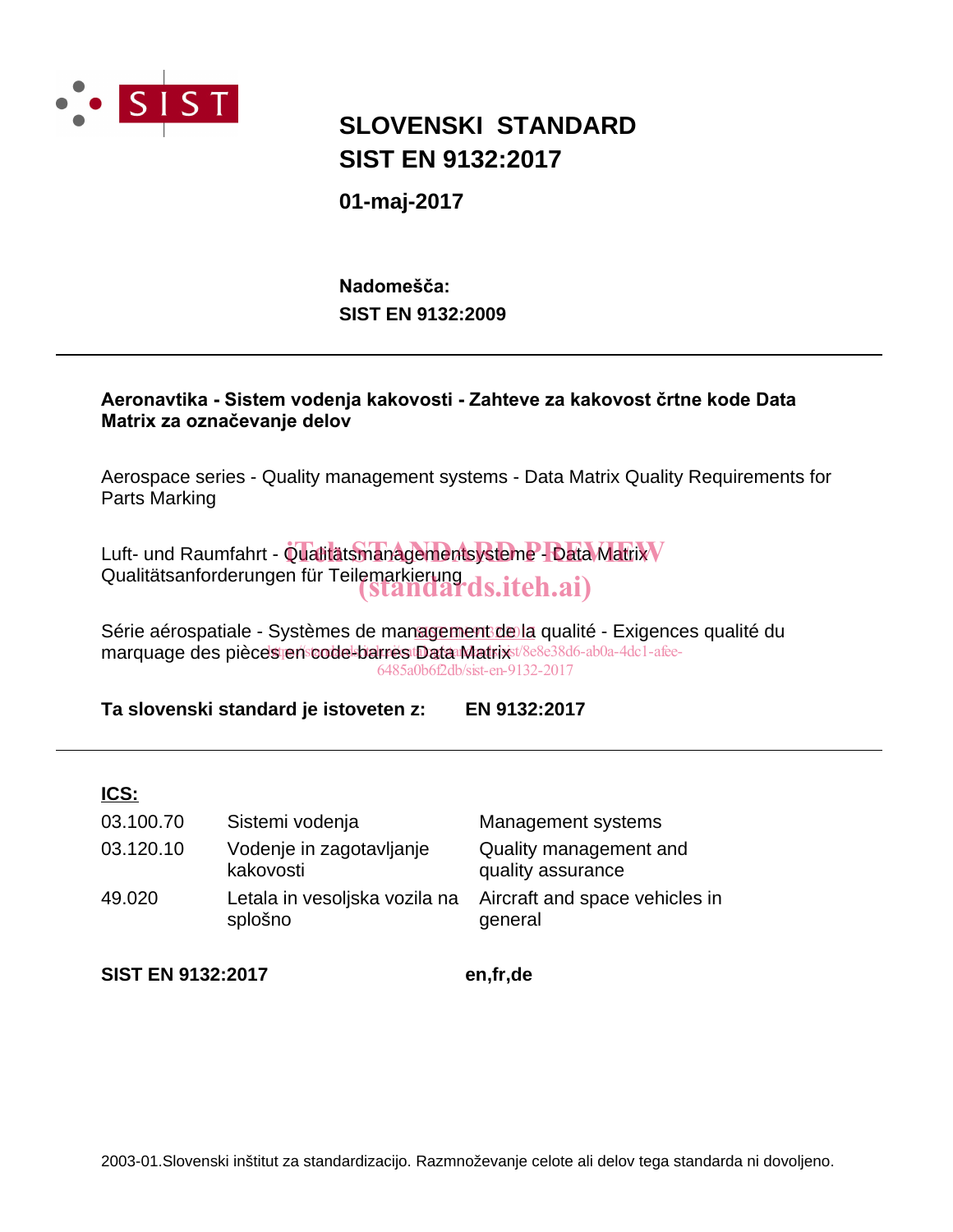

## iTeh STANDARD PREVIEW (standards.iteh.ai)

SIST EN 9132:2017 https://standards.iteh.ai/catalog/standards/sist/8e8e38d6-ab0a-4dc1-afee-6485a0b6f2db/sist-en-9132-2017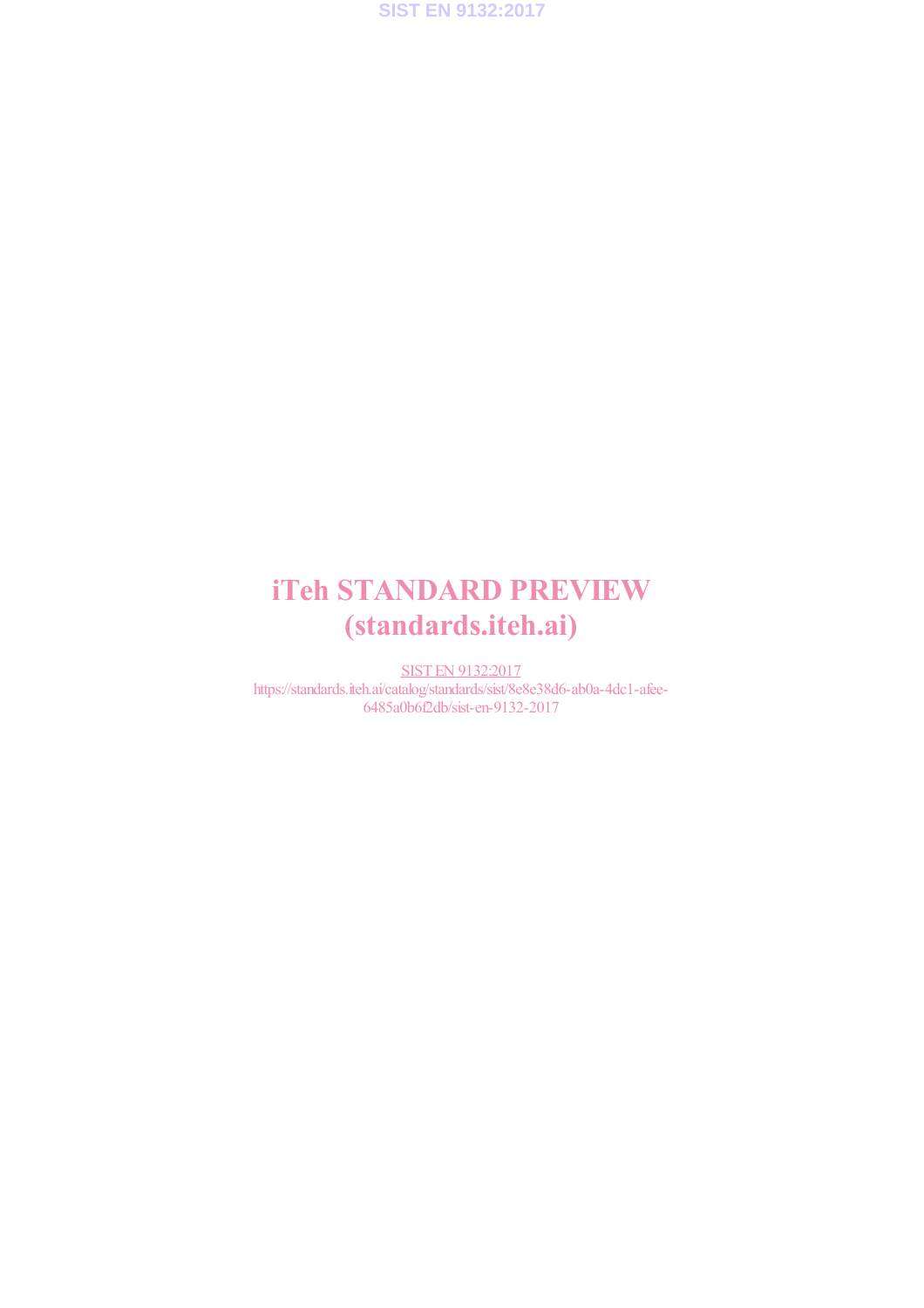#### **SIST EN 9132:2017**

# EUROPEAN STANDARD NORME EUROPÉENNE EUROPÄISCHE NORM

## **EN 9132**

February 2017

ICS 03.100.70; 03.120.10; 49.020 Supersedes EN 9132:2006

English Version

## Aerospace series - Quality management systems - Data Matrix Quality Requirements for Parts Marking

Série aérospatiale - Systèmes de management de la qualité - Exigences qualité du marquage des pièces en code-barres Data Matrix

 Luft- und Raumfahrt - Qualitätsmanagementsysteme - Data Matrix Qualitätsanforderungen für Teilemarkierung

This European Standard was approved by CEN on 4 December 2016.

CEN members are bound to comply with the CEN/CENELEC Internal Regulations which stipulate the conditions for giving this European Standard the status of a national standard without any alteration. Up-to-date lists and bibliographical references concerning such national standards may be obtained on application to the CEN-CENELEC Management Centre or to any CEN member.

This European Standard exists in three official versions (English, French, German). A version in any other language made by This European Standard exists in three official versions (English, French, German). A version in any other language made by<br>translation under the responsibility of a CEN member into its own language and notified to the CEN Centre has the same status as the official versions.<br>
Standards.iteh.ai)

CEN members are the national standards bodies of Austria, Belgium, Bulgaria, Croatia, Cyprus, Czech Republic, Denmark, Estonia, Finland, Former Yugoslav Republic of Macedonia, France, Germany, Greece, Hungary, Iceland, Ireland, Italy, Latvia, Lithuania, rinianu, roriner Tugosiav Republic of Maceuonia, France, Germany, Greece, Hungary, Icelanu, Irelanu, Italy, Latvia, Lithuania,<br>Luxembourg, Malta, Netherlands, Norway, Poland, Portugal, Romania, Serbia, Slovakia, Slovenia, Turkey and United Kingdom. https://standards.iteh.ai/catalog/standards/sist/8e8e38d6-ab0a-4dc1-afee-

6485a0b6f2db/sist-en-9132-2017



EUROPEAN COMMITTEE FOR STANDARDIZATION COMITÉ EUROPÉEN DE NORMALISATION EUROPÄISCHES KOMITEE FÜR NORMUNG

**CEN-CENELEC Management Centre: Avenue Marnix 17, B-1000 Brussels**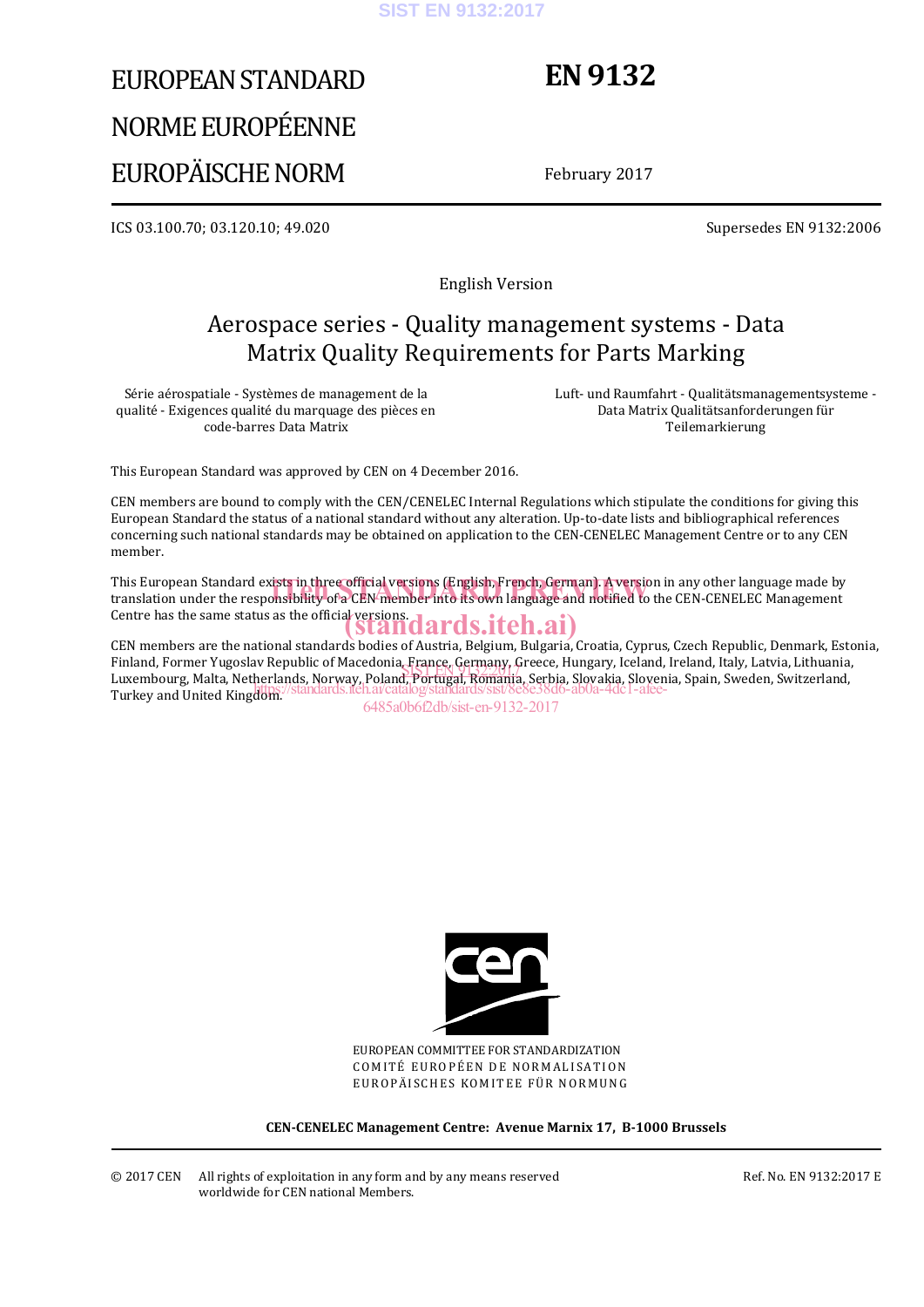#### **SIST EN 9132:2017**

### EN 9132:2017 (E)

## **Contents**

| 1            |                                                                                             |  |  |  |
|--------------|---------------------------------------------------------------------------------------------|--|--|--|
| 1.1          |                                                                                             |  |  |  |
| $\mathbf{2}$ |                                                                                             |  |  |  |
| 3            |                                                                                             |  |  |  |
| 3.1          |                                                                                             |  |  |  |
| 3.2          |                                                                                             |  |  |  |
| 3.2.1        |                                                                                             |  |  |  |
| 3.2.2        |                                                                                             |  |  |  |
| 3.3          |                                                                                             |  |  |  |
| 3.3.1        |                                                                                             |  |  |  |
| 3.3.2        |                                                                                             |  |  |  |
| 3.3.3        |                                                                                             |  |  |  |
| 3.3.4        |                                                                                             |  |  |  |
| 3.3.5        |                                                                                             |  |  |  |
| 3.4          |                                                                                             |  |  |  |
| 3.4.1        |                                                                                             |  |  |  |
| 3.4.2        |                                                                                             |  |  |  |
| 3.4.3        |                                                                                             |  |  |  |
| 3.4.4        |                                                                                             |  |  |  |
| 3.4.5        | $components - Condition$                                                                    |  |  |  |
| 3.4.6        |                                                                                             |  |  |  |
| 3.4.7        |                                                                                             |  |  |  |
| 3.4.8        |                                                                                             |  |  |  |
| 3.4.9        |                                                                                             |  |  |  |
| 3.4.10       |                                                                                             |  |  |  |
| 3.4.11       |                                                                                             |  |  |  |
| 3.4.12       |                                                                                             |  |  |  |
| 4            |                                                                                             |  |  |  |
| 5            |                                                                                             |  |  |  |
| 6            |                                                                                             |  |  |  |
|              | Annex A (informative) Dot peening data capacity guidelines for selected surface textures 24 |  |  |  |
|              |                                                                                             |  |  |  |
|              | Annex C (informative) Examples of required tolerances with reference to the nominal module  |  |  |  |
|              |                                                                                             |  |  |  |
|              |                                                                                             |  |  |  |
|              | Annex E (informative) Example methodology for checking dot peen characteristics 30          |  |  |  |
|              |                                                                                             |  |  |  |

## **Figures**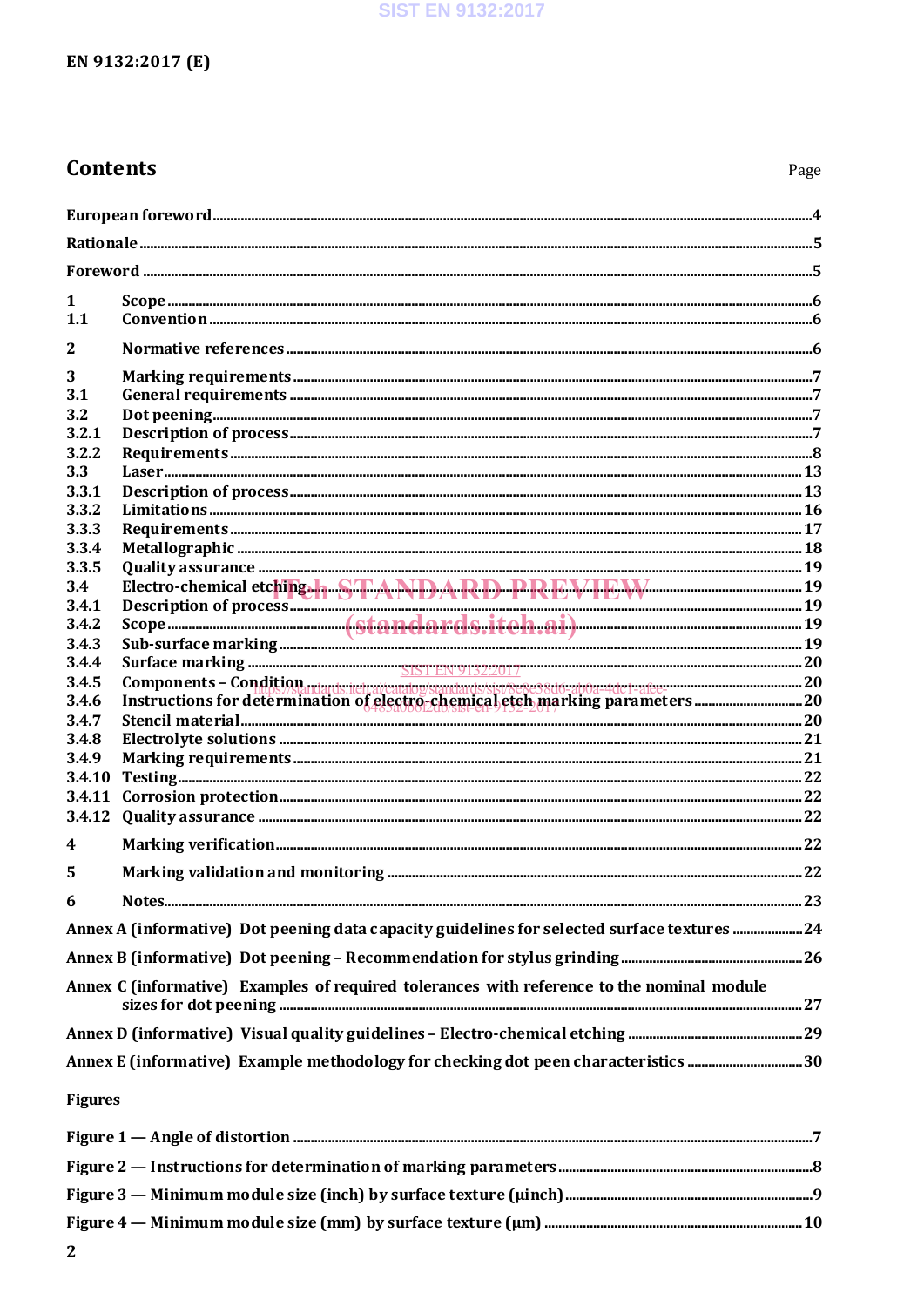#### **SIST EN 9132:2017**

### **EN 9132:2017 (E)**

| <b>iTeh STANDARD PREVIEW</b><br><b>Tables</b>                                                                                                     |  |
|---------------------------------------------------------------------------------------------------------------------------------------------------|--|
|                                                                                                                                                   |  |
|                                                                                                                                                   |  |
| $Table A.1 - Surface texture with Rå = 1.504400(stat) of 63 mice, 2017Table A.1 - Surface texture with Rå = 1.50400 (200)(stat) of 63 mice, 2017$ |  |
|                                                                                                                                                   |  |
|                                                                                                                                                   |  |
|                                                                                                                                                   |  |
|                                                                                                                                                   |  |
|                                                                                                                                                   |  |
|                                                                                                                                                   |  |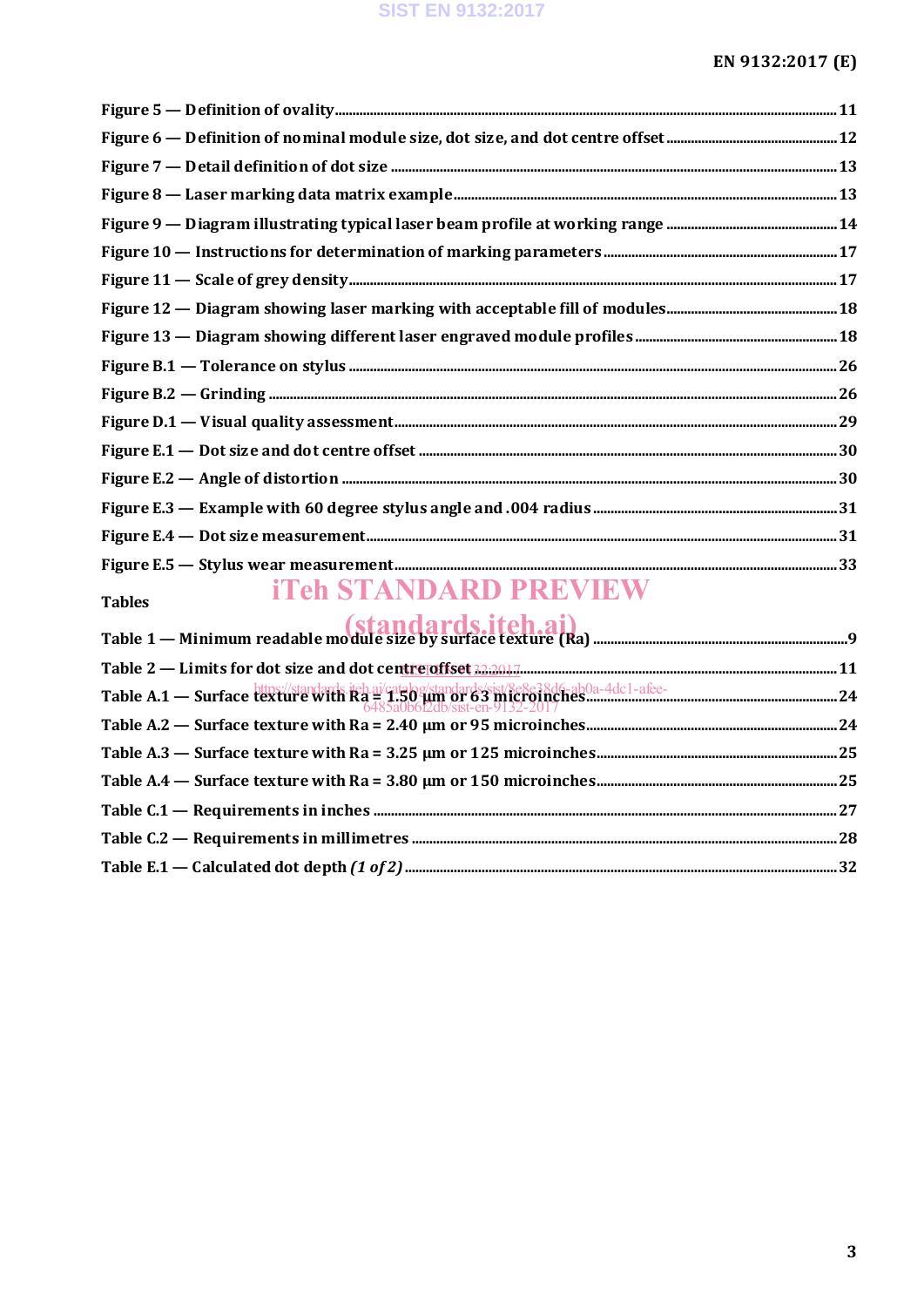### **European foreword**

This document (EN 9132:2017) has been prepared by the Aerospace and Defence Industries Association of Europe - Standardization (ASD-STAN).

After enquiries and votes carried out in accordance with the rules of this Association, this Standard has received the approval of the National Associations and the Official Services of the member countries of ASD, prior to its presentation to CEN.

This European Standard shall be given the status of a national standard, either by publication of an identical text or by endorsement, at the latest by August 2017, and conflicting national standards shall be withdrawn at the latest by August 2017.

Attention is drawn to the possibility that some of the elements of this document may be the subject of patent rights. CEN [and/or CENELEC] shall not be held responsible for identifying any or all such patent rights.

This document supersedes EN 9132:2006.

According to the CEN-CENELEC Internal Regulations, the national standards organizations of the following countries are bound to implement this European Standard: Austria, Belgium, Bulgaria, Croatia, Cyprus, Czech Republic, Denmark, Estonia, Finland, Former Yugoslav Republic of Macedonia, France, Germany, Greece, Hungary, Iceland, Ireland, Italy, Latvia, Lithuania, Luxembourg, Malta, Netherlands, Norway, Poland, Portugal, Romania, Serbia, Slovakia, Slovenia, Spain, Sweden, Switzerland, Turkey and the United Kingdom. **IIEN STANDARD PREVIEW** 

## (standards.iteh.ai)

SIST EN 9132:2017 https://standards.iteh.ai/catalog/standards/sist/8e8e38d6-ab0a-4dc1-afee-6485a0b6f2db/sist-en-9132-2017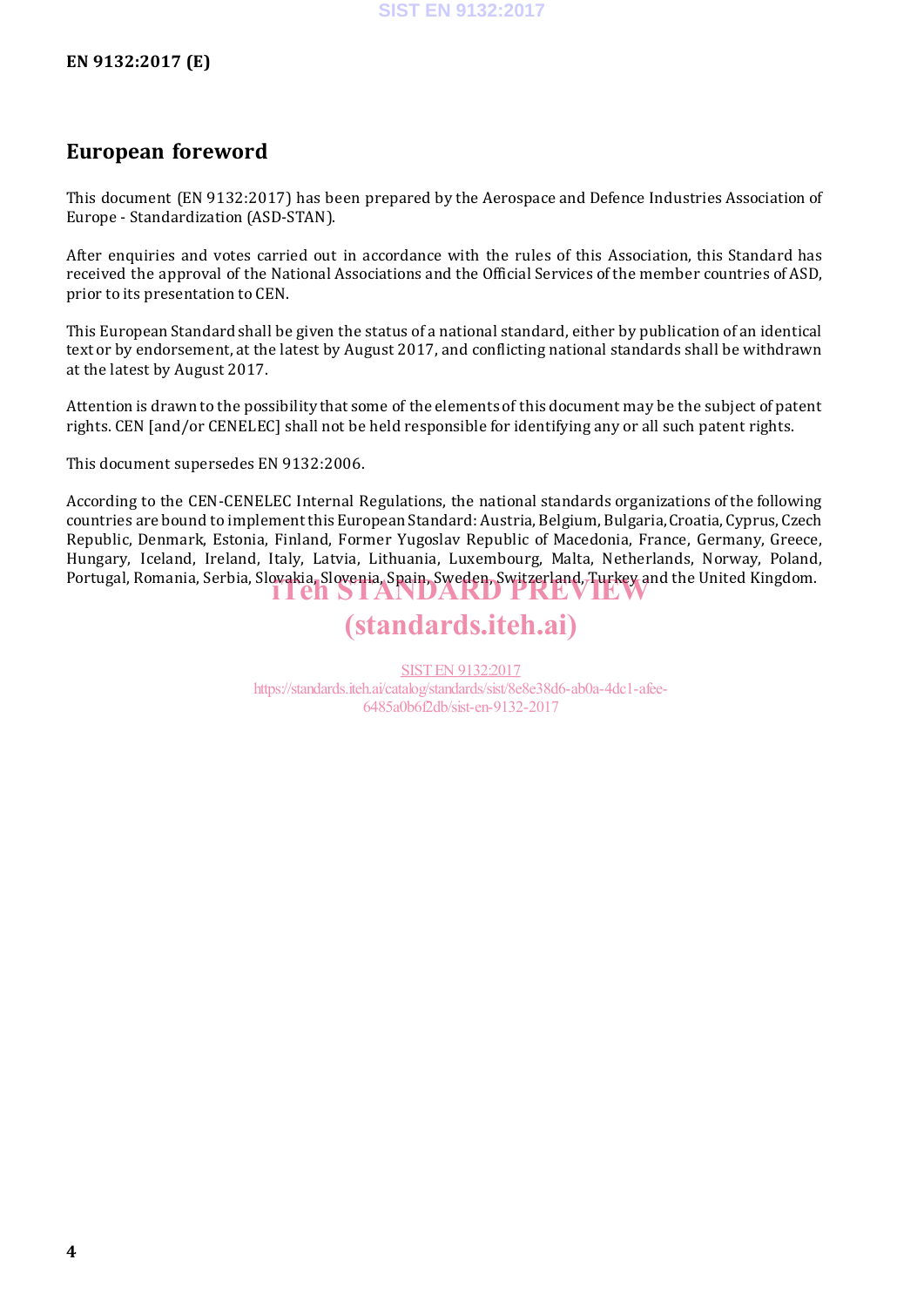### **Rationale**

This standard has been revised to clean up the general text/content and to reformat the document to the latest format/style guide. This standard was created to provide for uniform quality and technical requirements relative to metallic parts marking performed within the aviation, space, and defence industry. This standard can be invoked as a stand-alone requirement or used in conjunction with EN 9100-series standards (i. e., EN 9100, EN 9110, EN 9120).

### **Foreword**

To assure customer satisfaction, the aviation, space, and defence industry organizations must produce and continually improve safe, reliable products that meet or exceed customer and regulatory authority requirements. The globalization of the industry, and the resulting diversity of regional/national requirements and expectations, has complicated this objective. End-product organizations face the challenge of assuring the quality of, and integrating, product purchased from suppliers throughout the world and at all levels within the supply chain. Furthermore, suppliers and processors, within the industry, face the challenge of delivering product to multiple customers having varying quality expectations and requirements.

The aviation, space, and defence industry established the International Aerospace Quality Group (IAQG) for the purpose of achieving significant improvements in quality and safety, and reductions in cost, the value stream. This organization includes representation from companies in the throughout the value stream. This organization includes representation from companies in the Americas, Asia/Pacific, and Europe. This document standardizes data matrix quality requirements for parts marking for the industry. The establishment of common requirements, for use at all levels of the<br>parts marking for the impsystancerds ten arcatalog standards sist seses odo-abba-4dc]-alecsupply-chain by organizations, should result in improved quality and safety, and decreased costs, due to the elimination or reduction of organization-unique requirements and the resultant variation inherent in these multiple expectations. SIST EN 9132:2017 https://standards.iteh.ai/catalog/standards/sist/8e8e38d6-ab0a-4dc1-afee-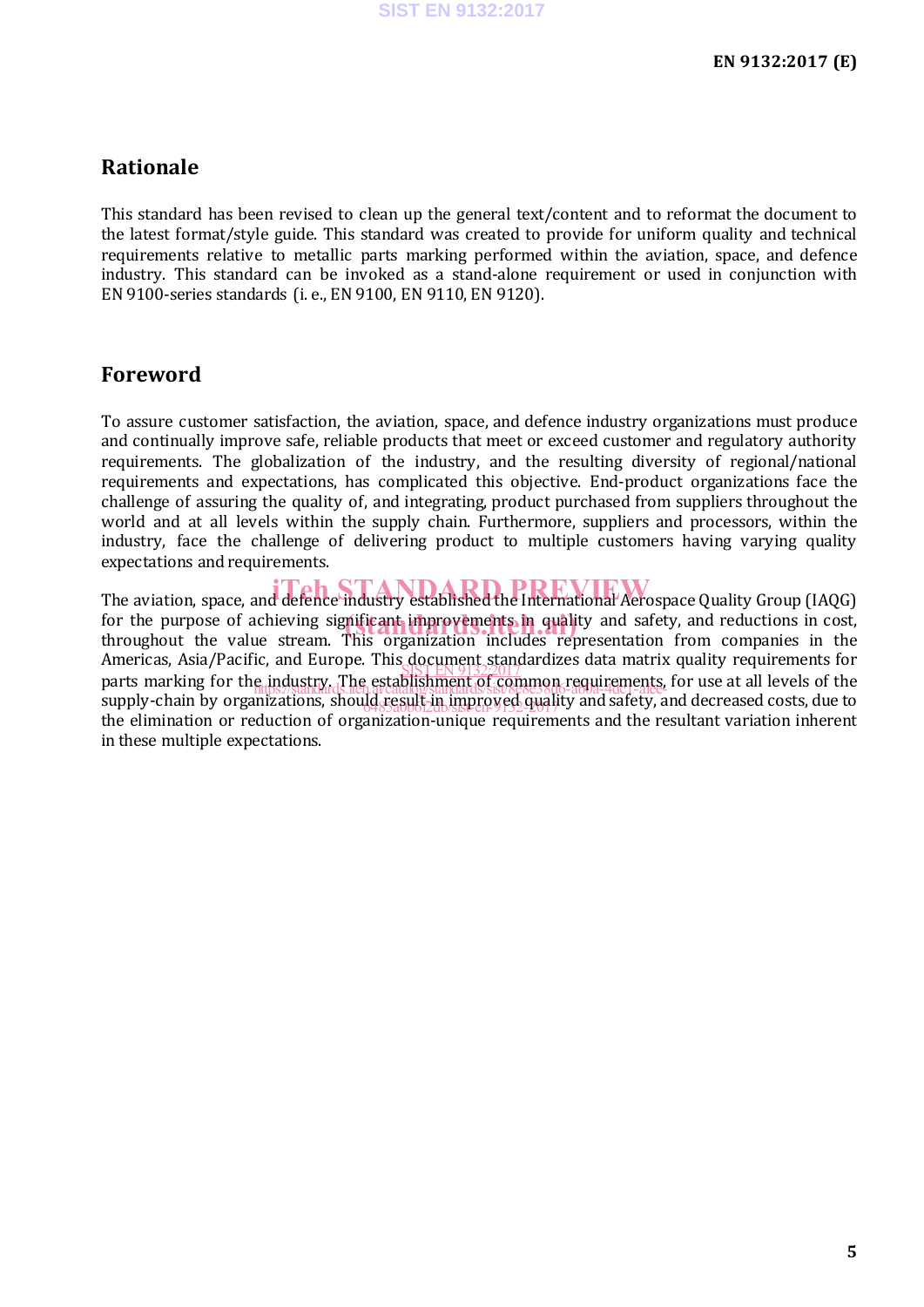#### **EN 9132:2017 (E)**

#### **1 Scope**

This standard defines uniform quality and technical requirements relative to metallic parts marking performed using "data matrix symbology" within the aviation, space, and defence industry. ISO/IEC 16022 specifies general requirements (e. g., data character encodation, error correction rules, decoding algorithm). In addition to ISO/IEC 16022 specification, part identification with such symbology is subject to the requirements in this standard to ensure electronic reading of the symbol.

The marking processes covered by this standard are as follows:

- Dot Peening;
- Laser;
- Electro-Chemical Etching.

Further marking processes will be included, if required.

Unless specified otherwise in the contractual business relationship, the company responsible for the design of the part shall determine the location of the data matrix marking. Symbol position should allow optimum illumination from all sides for readability.

This standard does not specify information to be encoded.

#### **1.1 Convention**

The following conventions are used in this standard: The **NURTANDARD PREVIEW** 

- (standards.iteh.ai)
- The word "shall" indicates mandatory requirements;
- The word "should" indicates requirements with some flexibility allowed in compliance methodology. Producers choosing other approaches to satisfy a "should" shall be able to show that their approach meets the intent of the standard's requirement; SIST EN 9132:2017. https://standards.iteh.ai/catalog/standards/sist/8e8e38d6-ab0a-4dc1-afee-
- The words "typical", "example", "for reference" or "e. g." indicate suggestions given for guidance only;
- Appendices to this document are for information only and are provided for use as guidelines;
- Dimensions used in this document are as follows. Metric millimetre (mm) sizes followed by inches (in) in parentheses, unless otherwise stated.

#### **2 Normative references**

The following documents, in whole or in part, are normatively referenced in this document and are indispensable for its application. For dated references, only the edition cited applies. For undated references, the latest edition of the referenced document (including any amendments) applies.

#### EN 9102, *Quality Systems — First article inspection requirement*

ISO/IEC 16022, *Information technology — Automatic identification and data capture techniques — Data Matrix bar code symbology specification*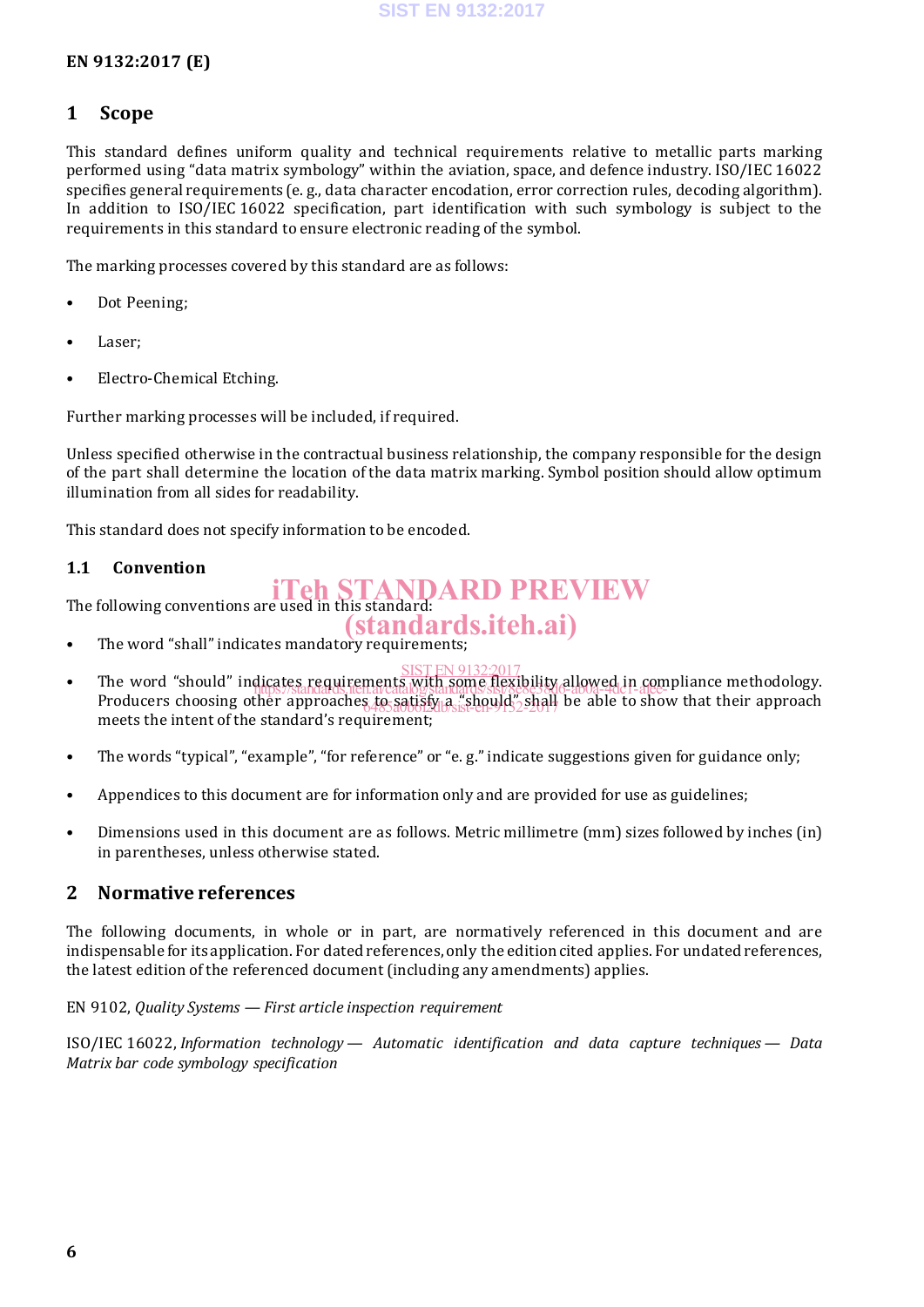#### **3 Marking requirements**

#### **3.1 General requirements**

a) Rows and columns:

Rows and columns connected with data matrix symbology shall conform to Error Checking and Correcting (ECC) 200 (see ISO/IEC 16022).

b) Square versus rectangle:

Matrix may be square or rectangular within ECC 200 requirements (see ISO/IEC 16022). Square is preferred for easier reading.

c) Quiet zone:

The quiet zone (margin) around the matrix shall be equal to or greater than one module size.

d) Round surface:

If the marking is made on a round/curved surface, the symbol coverage shall be equal to or less than 16 % of the diameter or 5 % of circumference.

e) Symbol size:

To facilitate electronic reading of the symbol, the overall symbol size should be less than 25,4 mm<br>(1.000 inch), outside dimension, longest side, Irrespective of matrix size used, the requirements (1 000 inch), outside dimension, longest side. Irrespective of matrix size used, the requirements included in this standard shall be applied ards.itch.ai)

f) Angular distortion of the symbol: SIST EN 9132:2017

https://standards.iteh.ai/catalog/standards/sist/8e8e38d6-ab0a-4dc1-afee-





**Key**

1 Angle of Distortion

**Figure 1 — Angle of distortion**

#### **3.2 Dot peening**

#### **3.2.1 Description of process**

a) Dot-peen marking technology typically produces round indentations on a part's surface with a pneumatically or electromechanically driven pin, otherwise known as a stylus. Critical to the readability of dot-peen marked symbols are the indented dot's shape, size, and spacing. The dot size and appearance are determined mostly by the stylus cone angle, marking force, and material hardness. The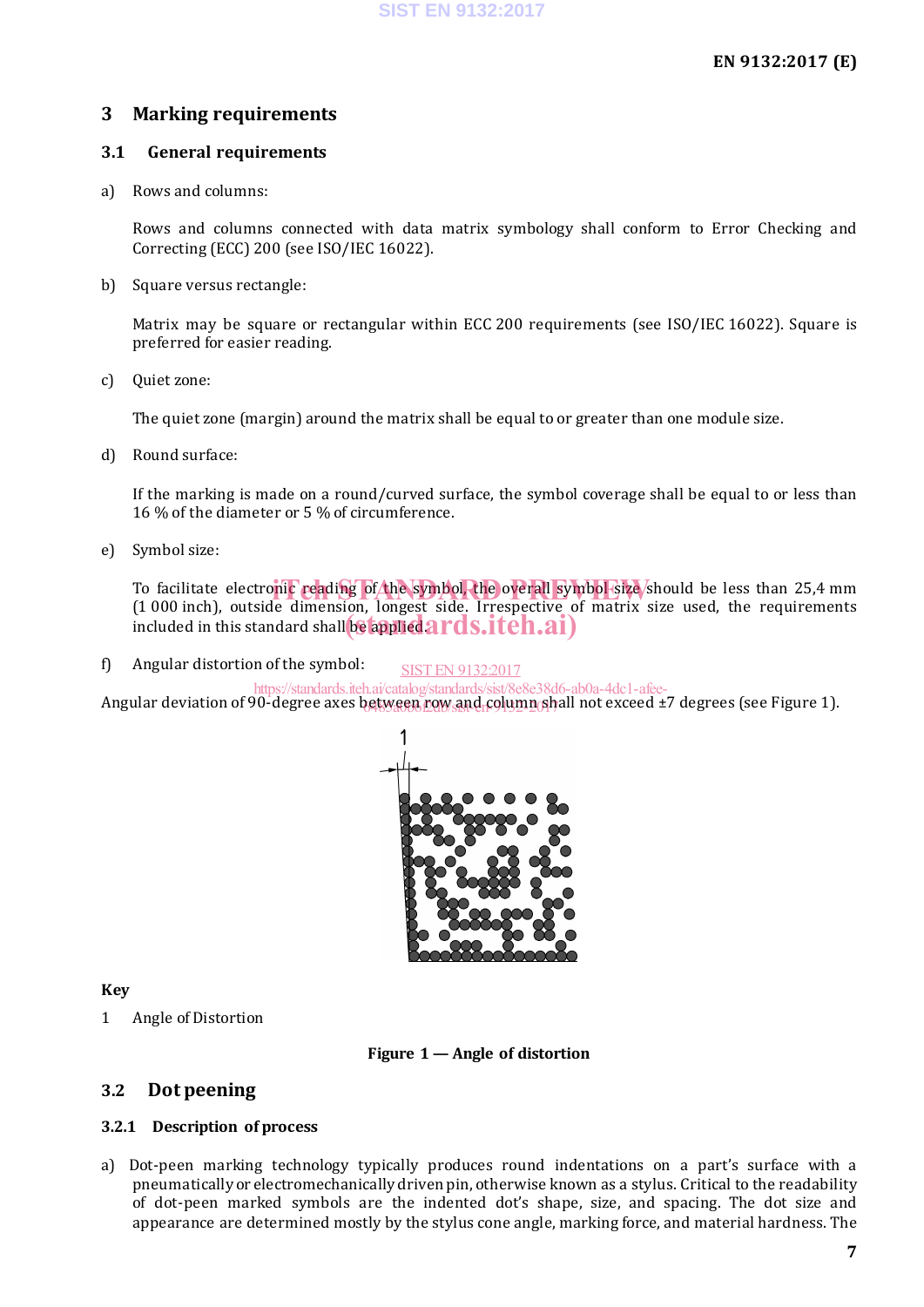#### **EN 9132:2017 (E)**

indented dot created should be suitable to trap or reflect light and large enough to be distinguishable from the parts surface roughness. It should also have spacing wide enough to accommodate varying module sizes, placement, and illumination (see Figure 2).



Figure 2<sup>ttps://standards.iteh.ai/catalog/standards/sist/8e8e38d6-ab0a-4dc1-afeers</sup> 6485a0b6f2db/sist-en-9132-2017

- b) The issues involved in marking and reading dot-peen-marked symbols on metals are different than symbols printed on paper. The first fundamental difference is that the contrast between dark and light fields is created by artificial illumination of the symbol. Therefore, the module's shape, size, spacing, and part surface finish can all affect symbol readability.
- c) The key to a successful dot-peen marking and reading project is to control the variables affecting the consistency of the process. Symbol reading verification systems can provide feedback of the process parameters to some extent. Marking system operating and maintenance procedures shall be established to help ensure consistent symbol quality. Regular maintenance schedules should be established to check for issues such as stylus wear.
- d) Additional processes, like machining dedicated surfaces, may be necessary to improve the symbol readability. Cleaning the part surfaces, prior to marking, with an abrasive pad to remove coatings, rust, and discolouration, or using an air knife to blow away excess machining fluids, debris, or oil can increase the symbol readability.

#### **3.2.2 Requirements**

a) Data matrix symbol nominal module size:

The surface texture of the part affects the quality of a data matrix symbol produced by dot peening. Table 1 and Figure 3 and Figure 4 show the minimum readable module size requirements for the surface texture of the part. The engineering design authority shall approve changes to the minimum module size.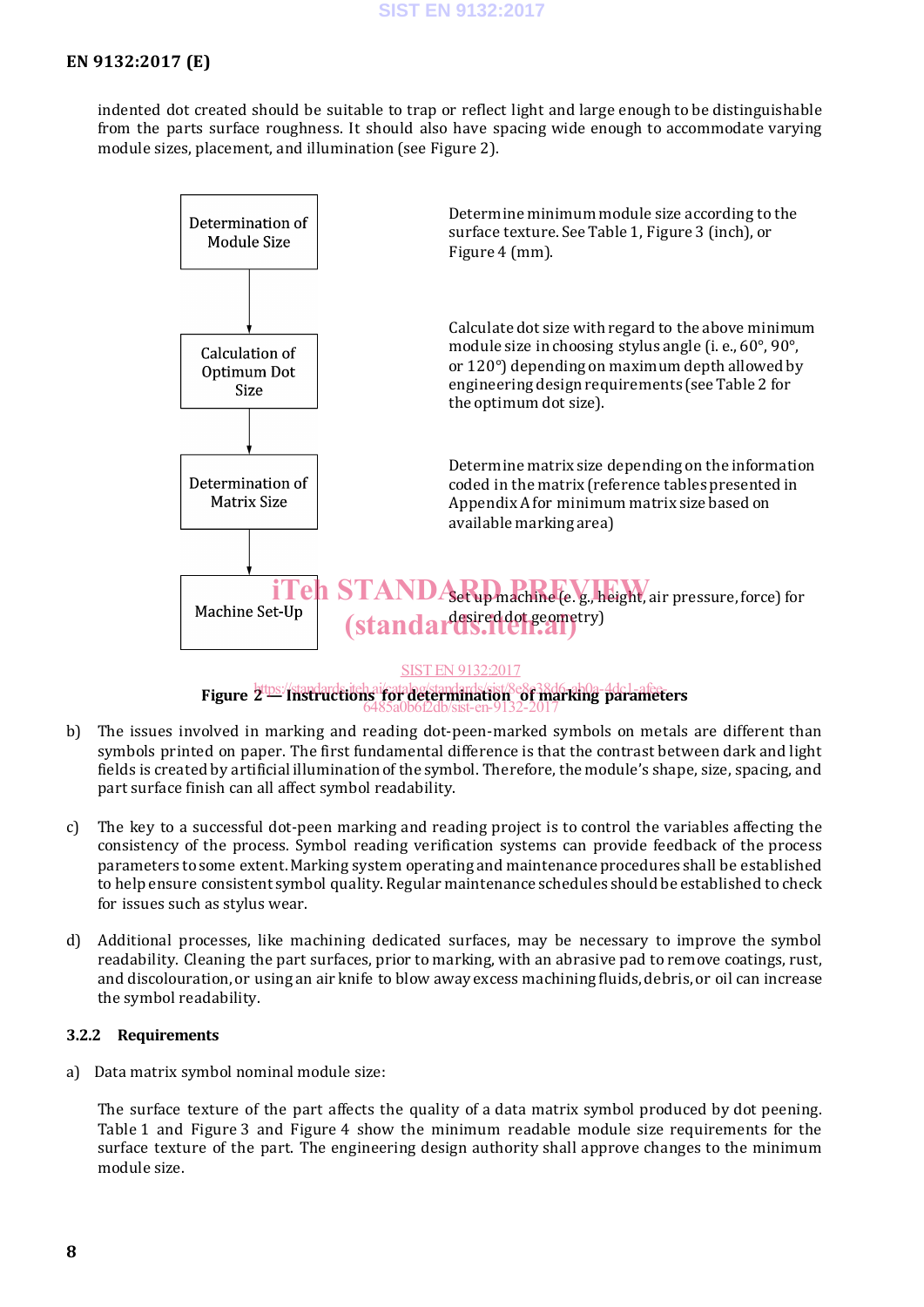| <b>Surface Texture (Ra)</b> |             | <b>Minimum Module Size</b> |             |
|-----------------------------|-------------|----------------------------|-------------|
| Microinches                 | Micrometres | Inches                     | Millimetres |
| 32                          | 0.8         | 0.0075                     | 0,19        |
| 63                          | 1.6         | 0.0087                     | 0,22        |
| 95                          | 2.4         | 0.0122                     | 0,31        |
| 125                         | 3.2         | 0.0161                     | 0,41        |
| 250                         | 6.3         | 0.0236                     | 0,60        |

**Table 1 — Minimum readable module size by surface texture (Ra)**



#### **Key**

- Y Minimum call size [inch]<br>X Surface texture Ra (µ incl
- Surface texture  $Ra$  ( $\mu$  inch)

#### **Figure** 3 — Minimum module size (inch) by surface texture ( $\mu$ inch)